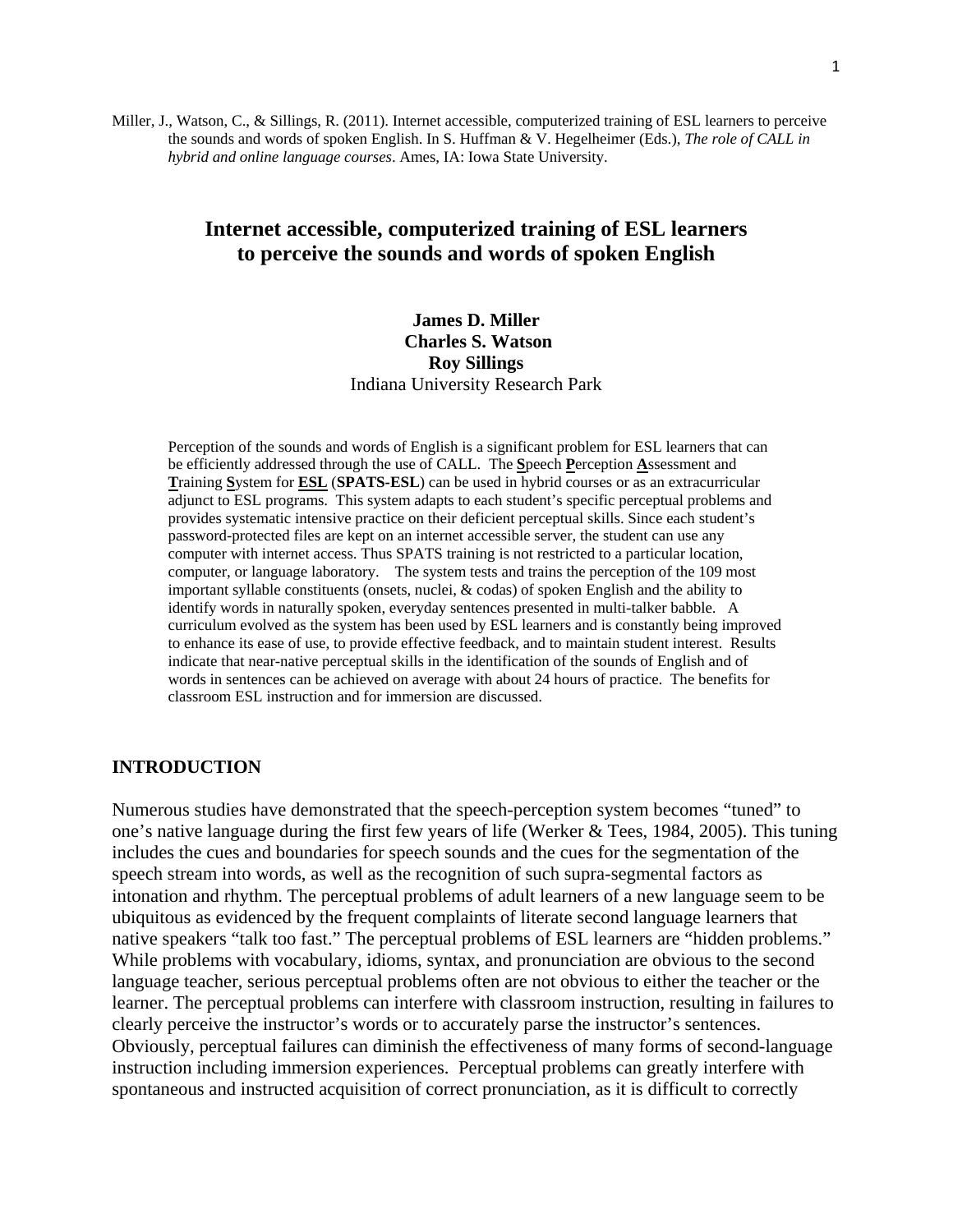pronounce distinctions that one does not perceive. Fortunately, the perceptual problems of second language learners can be largely overcome by focused, deliberate training and practice.

# **HISTORY OF SPATS-ESL**

The development of SPATS was originally funded by the NIH/NIDCD as a training system for hearing-impaired users of hearing aids and cochlear implants. Papers by Watson et al. (2008) and Miller, Watson, Kistler, Preminger, and Wark (2008) provide the background for this development. Papers by Miller, Watson, Kewley-Port et al. (2008) and Miller, Watson, Kistler, Wightman, & Preminger (2008) describe the details of SPATS for the Hearing Impaired (SPATS-HI) and provide results obtained with hearing-aid and cochlear-implant users. (All of these papers are available for download at www.comdistec.com/HI.html.) A few years into that development, it occurred to the authors that a similar system for ESL learners might be very effective. With the cooperation of the Intensive English Program (IEP) program at Indiana University and later through the cooperation of Queens and Waterloo Universities in Canada, SPATS-ESL has been used to train around ninety ESL learners and has undergone constant improvement based on the results of those trials.

## **SUMMARY DESCRIPTION OF SPATS-ESL**

SPATS-ESL trains the perception of the elemental sounds and syllable constituents of English and also of words spoken in naturally produced short sentences and presented in a background of multi-talker babble. The program is described in detail in Miller et al. (2010), which also includes descriptions and illustrations of the stimulus sets, response screens, and progress charts provided to the learner.

### **Constituent Training**

The elemental sounds of English are considered to be *syllable constituents* rather than phonemes, because properly pronounced phonemes vary greatly depending on their positions in speechsound sequences. Statistical analyses of English corpora revealed that 109 such constituents are crucial for the accurate perception of English. These include 45 syllable onsets, 28 vowel and vowel-like syllable nuclei, and 36 codas. Each constituent class, onset, nucleus, and coda is trained separately in SPATS-ESL, generally with each constituent class included in each training session. Training starts with a reduced set, about one-fourth of the total constituents in a category, and when these are mastered, the next fourth is added, and then the next, until the learner is dealing with all 45 onsets, 28 nuclei, and 36 codas.

A unique algorithm, Adaptive Item Selection (AIS), focuses training on those items that are currently of moderate difficulty for the individual learner. Because the program automatically concentrates instruction on those items in need of training for each individual learner it is suitable for all L1's. All training is done with multiple talkers (four men and four women) and multiple phonetic contexts.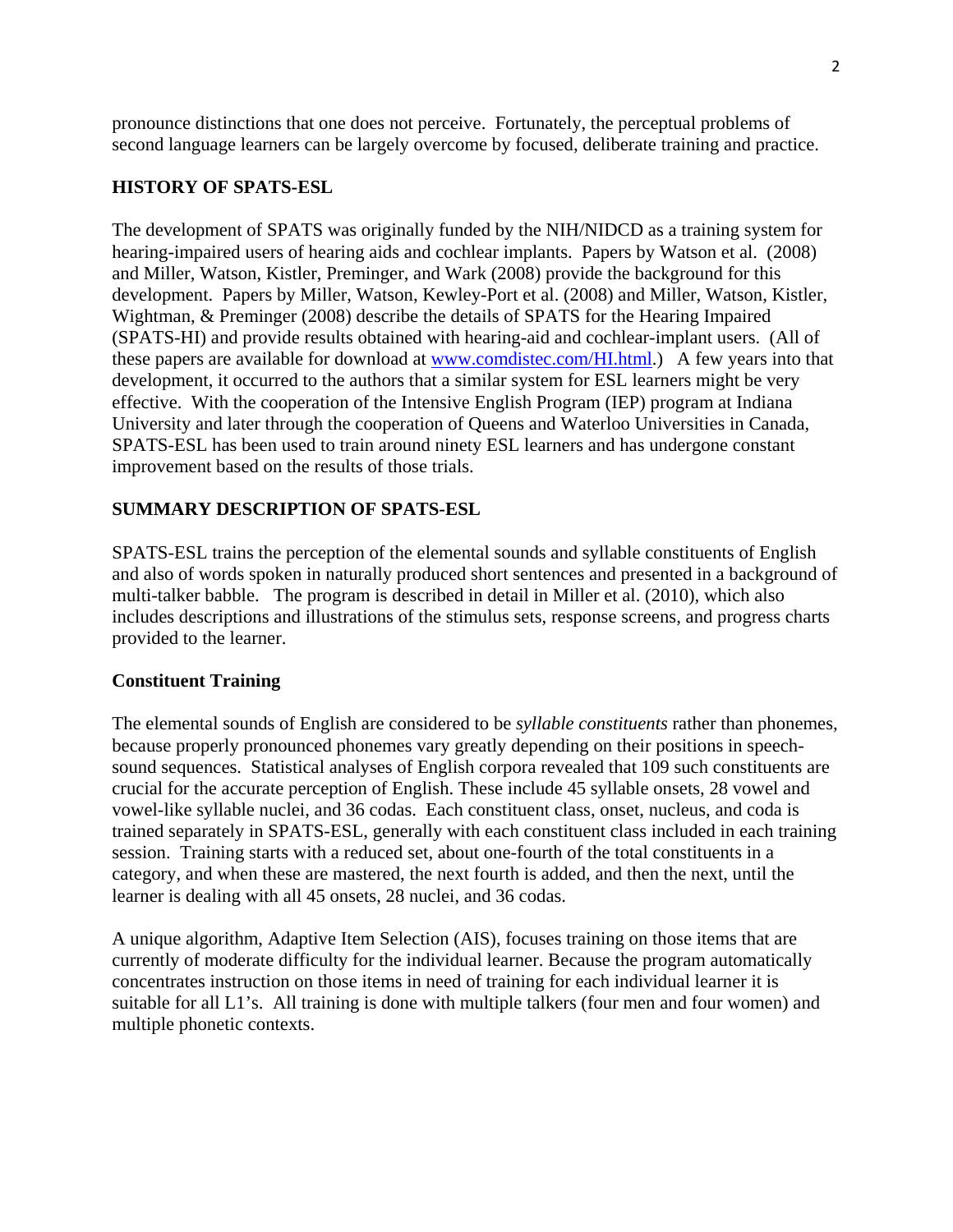## **Sentence Training**

SPATS-ESL also includes a unique sentence perception training component. The learner hears a naturally spoken, short meaningful sentence (4-7 words) such as "There is a tornado warning" and must select the words contained in the sentence from an alphabetical listing that includes the spoken words plus three phonetically similar foils for each word in the sentence. The sentences are presented in background babble at five different signal-to-noise ratios: 10, 5, 0, -5 and -10 db. Ten talkers recorded over 1000 sentences for this purpose.

Scoring is based on both response time and errors. To perform well on this task the ESL learners must be able to segment the sentence stream into words and to quickly identify them using a combination of hearing and contextual inferences. The use of context to disambiguate words not otherwise clearly perceived is a skill constantly used by native speakers and its importance is stressed to students undergoing SPATS training by the demands and structure of the sentence training task.

## **Other features of SPATS-ESL: The Quick Test and Proctored Tests**

The **Quick Test of Constituent Perception** is a ten-minute test designed to assess a learner's perception of English speech sounds. This test is a very efficient way to demonstrate the need for perceptual training and to document improvement with training. During each trial, the learner hears a single constituent and is required to identify it from a set of four response alternatives consisting of the target sound and the three sounds most commonly confused with that sound.

**Proctored Tests** allow certification of perception of English as *native-like*, *near native* or as a percentage of the native level of performance. Certification can be for onsets, nuclei, codas, sentences and for overall ability to recognize spoken English. The provision of separate proctored tests is included to enable instructors to validly assess the achievement of SPATS students who may have done much of their SPATS training on home computers or at other unsupervised times or locations, thus allowing the possibility that scores in the student's file may represent the performance of someone other than the student.

## **Internet Access to SPATS-ESL**

All user files are kept on a virtual private server (VPS) on the internet. Using her/his ID and passcode, the student may practice on any SPATS-ESL equipped computer with internet access. In this way the student can utilize any SPATS-ESL equipped computer in a language laboratory or her/his own computer at home or at any other location with internet access.

## **SPATS Administrators**

Each facility that uses SPATS-ESL needs to appoint a SPATS Administrator. The duties of an Administrator are: 1) to download the program to computers; 2) to assign user IDs and passcodes to the students; 3) to advise students on technical details such as the selection and use of earphones; 4) to advise students about their progress; 5) to administer proctored tests and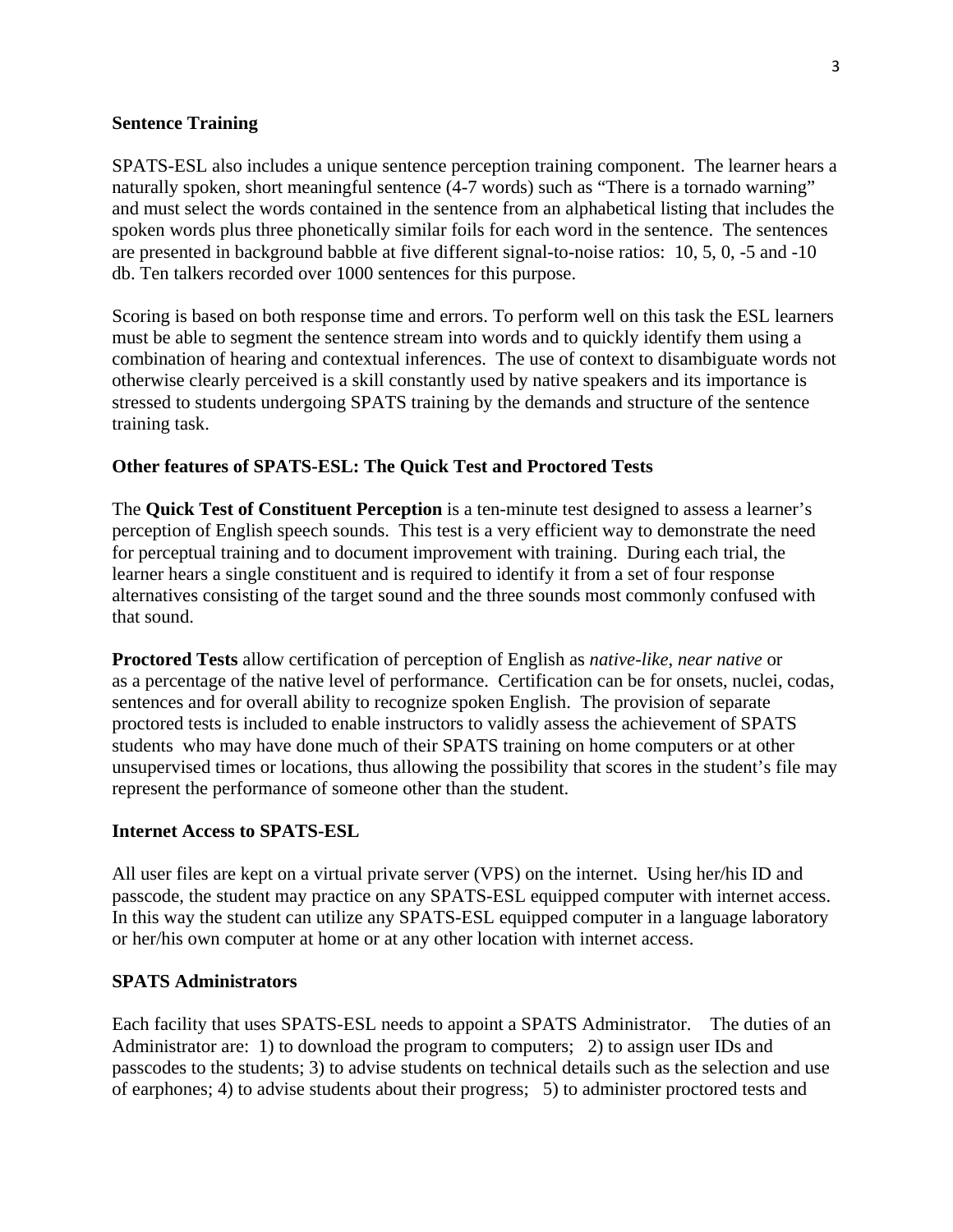award associated certification; and 6) to contact the SPATS developers for any needed help or program support. The SPATS developers, Communication Disorders Technology, Inc. (CDT), are equipped to train and assist administrators through the use of internet conferencing without additional charge.

# **INTEGRATION OF SPATS-ESL INTO AN ESL CLASS OR AN INTENSIVE ENGLISH PROGRAM**

Experience suggests that for a student to be successfully trained to distinguish sounds of spoken English it requires a total of 15 to 35 hours of program use in sessions (30 to 90 minutes each) spaced out over 8 to 16 weeks. After orientation to the program, a student may work in a language lab or anywhere she/he has access to a laptop or desktop computer with internet and the appropriate equipment (earphones or loud speakers). Thus, practice with SPATS-ESL can be conducted as part of a language lab or, after orientation, as independent homework. SPATS-ESL training can be assigned as a prerequisite for or as an integral part of a pronunciation class. It can also be used as a prerequisite for an immersion experience or as a requirement for certification as an Associate Instructor at the university level.

## **Benefits of SPATS-ESL Training**

Successful completion of SPATS-ESL training enables the student to accurately identify the basic sounds of English and to be able to identify words in naturally produced sentences presented in moderate amounts of background multi-talker babble. Success at these tasks requires that the learner acquire the dimensions and boundaries of the phonetic categories of English while also learning to segment spoken sentences into words, even when the student may not know or be familiar with some of the words in the sentence. Successful users of SPATS-ESL report that they have improved ability to follow class room instruction of all kinds in English, improved understanding of native speakers of English, and improved understanding of English in difficult situations, such as in background noise or over cell phones. Successful users also develop the ability to isolate and repeat unfamiliar, new words and in this way improve their vocabulary. Learning the phonetic categories of English enables them to better monitor and correct their own speech and should increase the benefits of pronunciation instruction.

### **EXPERIENCE WITH SPATS-ESL**

The authors' experience has primarily been with users who have achieved basic literacy in English. Typically, TOEFL (pbt) scores have ranged from a little below to well above 500. The L1s of the users have included Arabic, Cantonese, Japanese, Kazakh, Korean, Mandarin, Mongolian, Portuguese, Spanish, Taiwanese, Turkish, and Vietnamese. All of these users demonstrated numerous problems identifying the sounds of English in spite of their basic English literacy. The exact difficulties that each exhibited appeared to depend not only on their L1's, but also on individual idiosyncrasies in perception.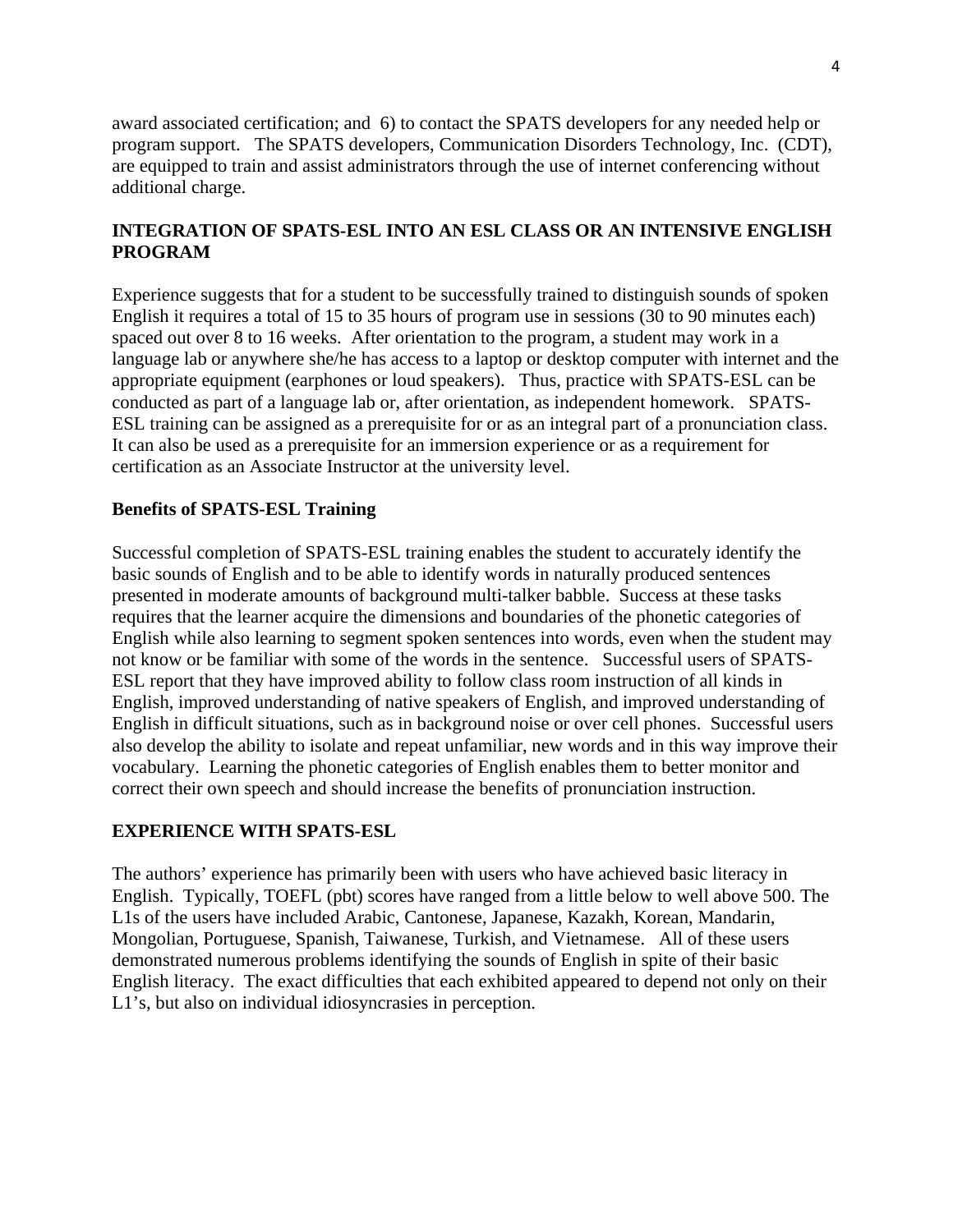### **Current Procedures**

SPATS-ESL introduces new students to the sentence task followed by sentence tests (15 sentences each). This is followed by training rotation sequences that begin with the identification of syllable onsets, followed by sentence identification (6 sentences), identification of syllable nuclei, sentence training (6 sentences), the identification of syllable codas, and concluding with sentence identification (3 sentences). Thus a single rotation includes testing and training of the three constituent classes and of sentences. Typically a single rotation is completed in three-fourths to one and one-half hours. With regard to the syllable constituents, whenever a performance criterion is met for a constituent type, the number of items is increased for that type. For each type the learner begins with one-fourth of the total number (Level 1), then graduates to one-half of the items (Level 2), then to three-fourths of the items (Level 3), and finally to all of the items (Level 4). In general, it has been found that this schedule results in roughly 20% of the training time spent on onsets, 20% on codas, 20% on sentences, and 40% on nuclei. So, for example, a learner who spends 25 hours in SPATS training would typically have spent 5 hours on onsets, 5 hours on codas, 5 hours on sentences, and 10 hours on nuclei. The details of exactly how this progression works are given in Miller et al. (2010).

#### **Progress Charts**

Examples of how progress is monitored and charted are provided in the following section. Constituent training and testing scores are adjusted to reflect the number of items correctly perceived in relation to the total number of items to be eventually mastered. Therefore raw scores at Level 1 are multiplied by 0.25, those at Level 2 by 0.50, those at Level 3 by 0.75, and those at Level 4 by 1.00. In this way a score reflects both the Training Level reached and the accuracy of performance. These progress graphs are well fitted by exponential learning curves. An example is shown in Figure 1 on the following page. (The black bars show the results for tests. Training sessions between the bars are not shown.)

Similar graphs can be constructed for the perception of syllable onsets and codas and for the identification of words in sentences. From such graphs, the times to near-native performance for of the participants at Indiana University have been estimated. Native speakers achieve scores at or above 94% correct for syllable onsets, at or above 94% correct for syllable nuclei, at or above 88% correct for codas, and at or above 90% on the sentence task. "Near native performance" has therefore been for training purposes defined as 90% correct for onsets and nuclei, 85% correct for codas, and 90% correct on the sentence task.

In Table 1 and Figure 2 below, the estimated times to near-native performance are shown for those students who produced sufficient data to allow direct observation of the time to nearnative performance or estimation by reasonable extrapolation of fitted exponential progress graphs. More details of this procedure can be found in Miller et al. (2009).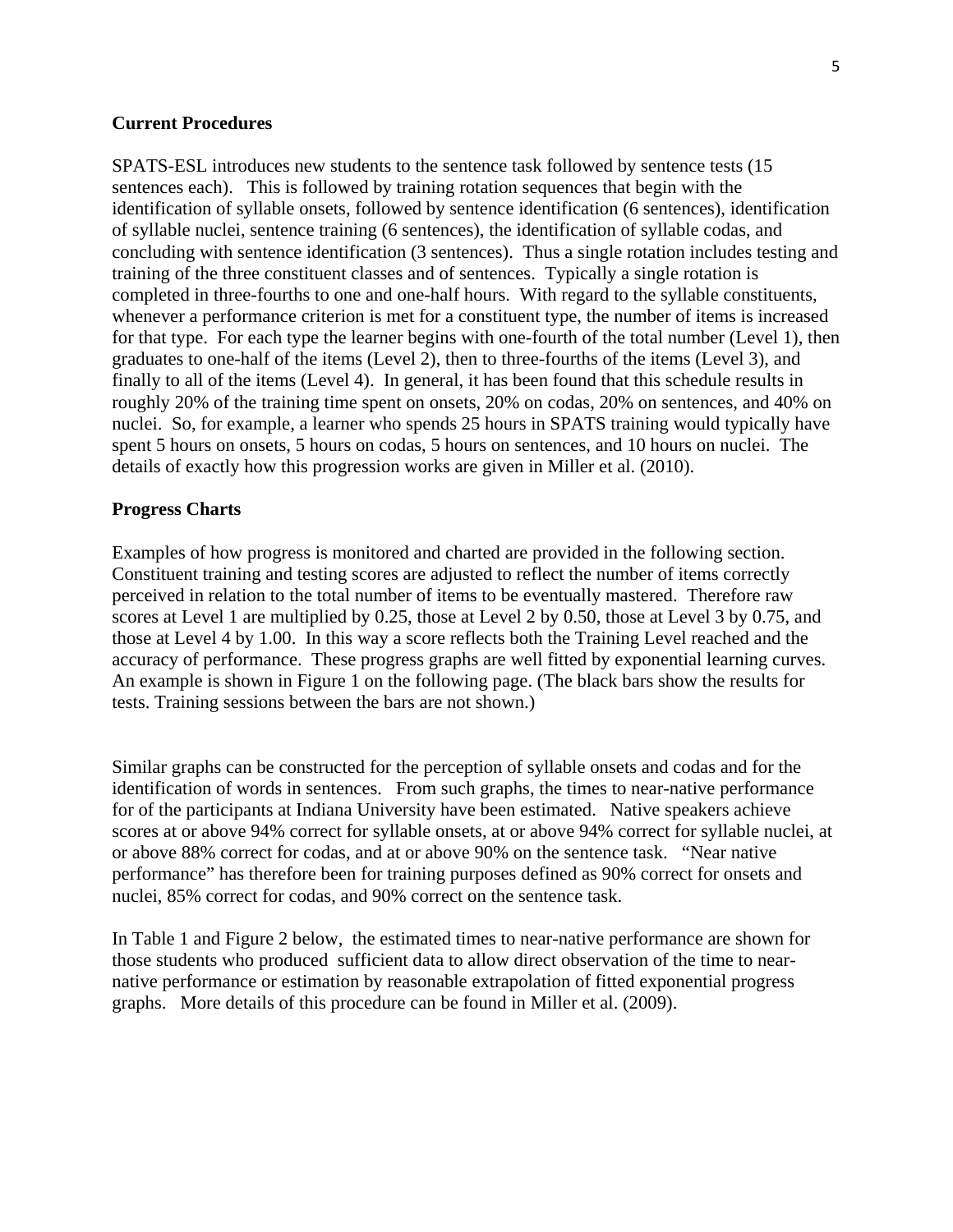

Figure 1. Progress chart and fitted curve showing a student's progress in perception of the vowels and vowel-like sounds of English.

For each student the total time to approach near-native performance on all four tasks will be the total time of the most difficult of the four. This time ranged from 12 to 40 hours with a mean of 24.4. While much more data is needed to confirm these estimates, these values are consistent with the sum total of our observations to date. These results are summarized in Table 1.

 In interpreting Table 1 and Figure 2 it is important to remember that the actual times spent on each of four tasks are about 20% of the totals shown for onsets, codas, and sentences and about 40% of the total shown for nuclei.

Table 1. Estimated total SPATS training times (Hours) to near-native performance

| Tasks       | Onsets         | Codas           | Sentences | Nuclei |      |
|-------------|----------------|-----------------|-----------|--------|------|
| Mean(Hrs)   | Q <sub>2</sub> |                 |           | 18.4   | 24.4 |
| Median(Hrs) | 6.2            | $\circ$ $\circ$ | 15.       | .7.0   |      |
|             | ١q             |                 |           | 19     |      |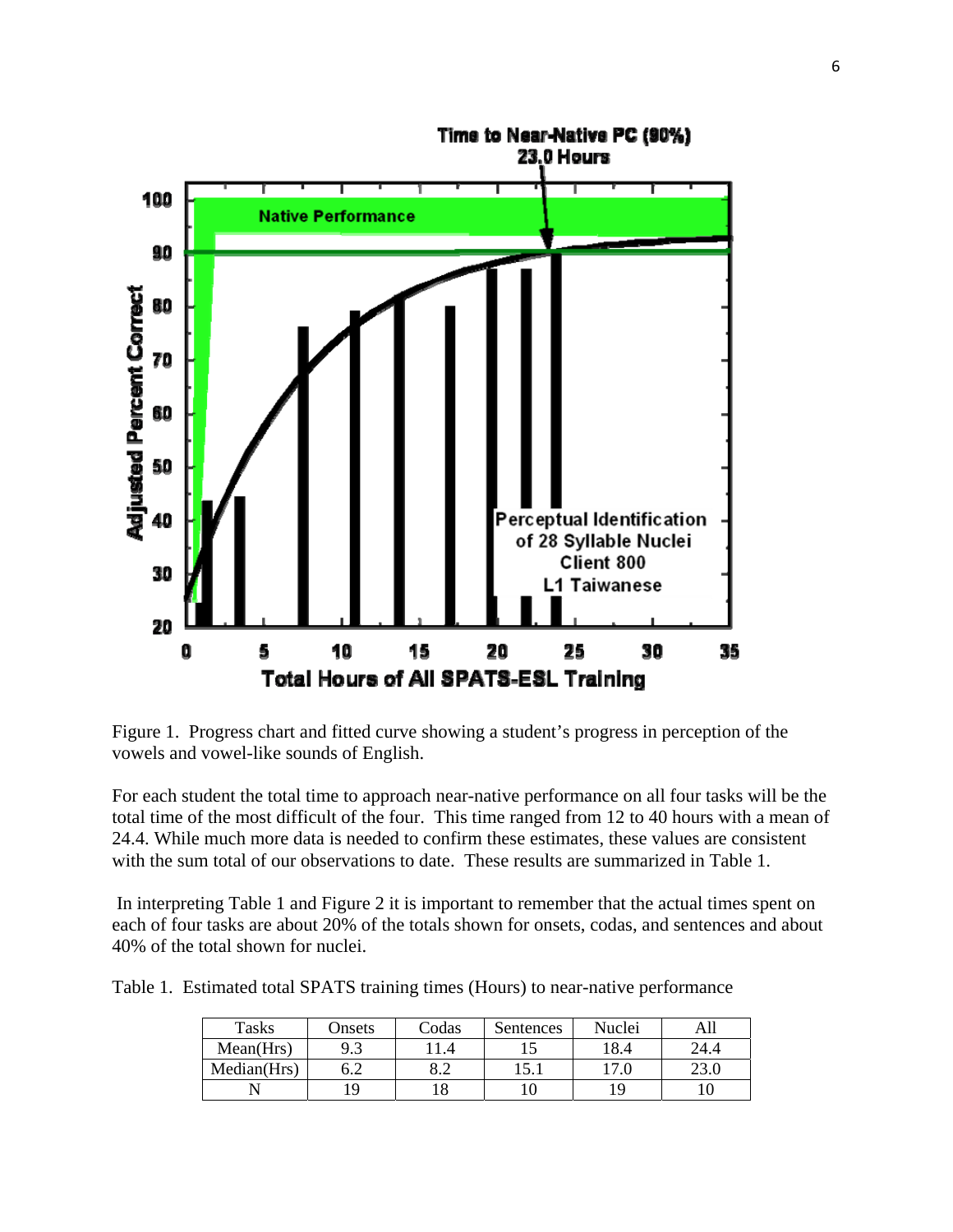

Figure 2. Histograms showing the total SPATS-ESL training times to approach near-native performance on the SPATS task identified in each panel.

# **Onset confusions made by 15 Asian ESL students at Level 4 near the end of SPATS training**

SPATS-ESL allows the collection of data regarding the confusions made by ESL learners. These can be tracked for individual learners as well as groups. Table 2, below, is an example of one such analysis. This table lists the significant confusions (greater than 5%) remaining near the end of SPATS-ESL training for a group of 15 Asian ESL students. Notice that while some *r/l* confusions remain, especially in onset clusters, this confusion has been largely resolved. The confusions of syllables that begin with a vowel (Vwl) with those beginning with *w* is interesting and not observed in the case of native speakers of English. It is striking, however, that, for the most part, the remaining confusions shown at the bottom of the right-hand column are similar to those made by native speakers such as confusions of the voiceless *th* sound with the *f* sound and of the voiced *th* [*th*(v)]with *v, z,* and its voiceless counterpart.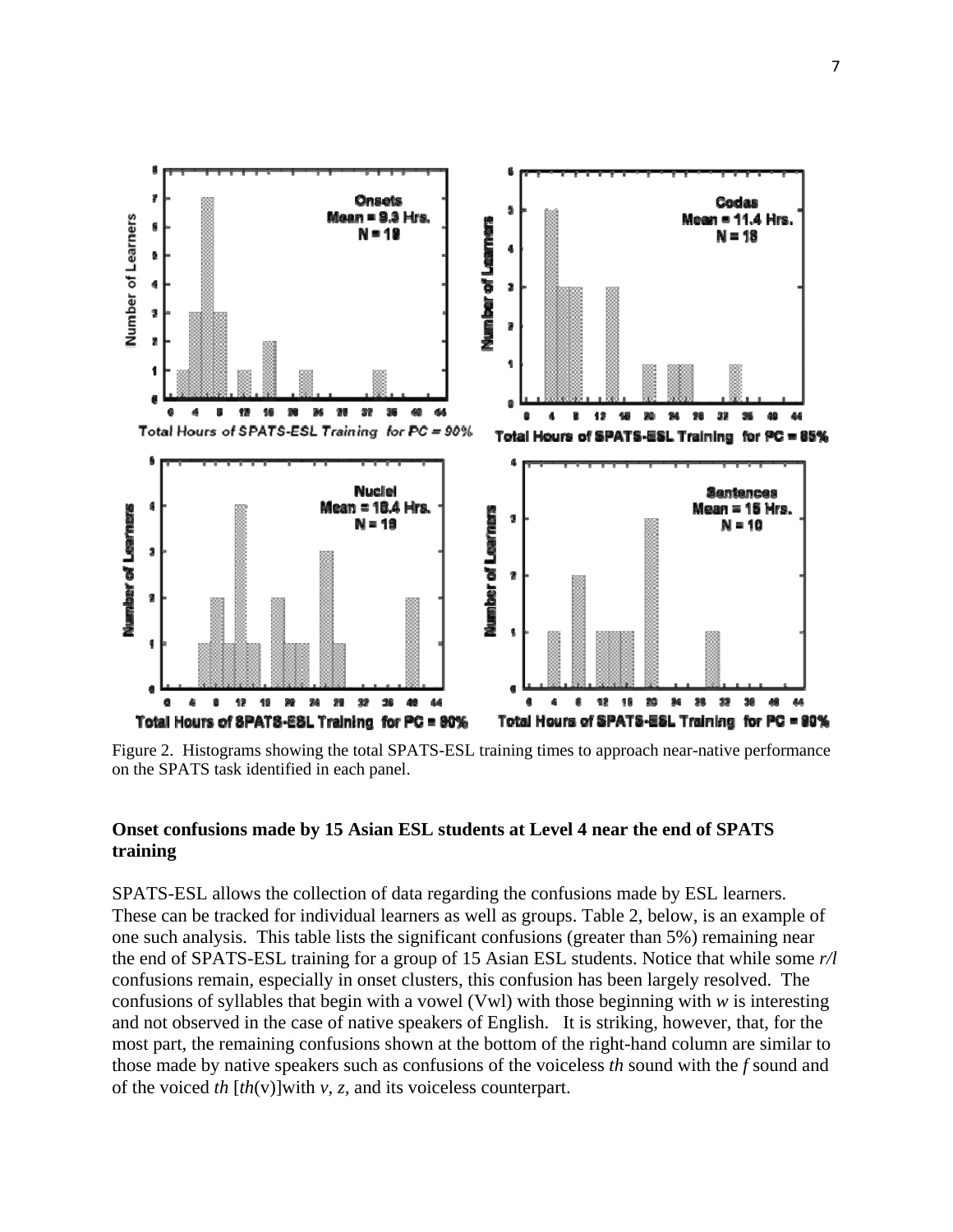| % Correct | <b>Onset</b>   | <b>Confusions</b> | % Correct                 | <b>Onset</b>   | <b>Confusions</b> |
|-----------|----------------|-------------------|---------------------------|----------------|-------------------|
| 1.000     | sm-            |                   | 0.888                     | ch-            | tr-               |
| 0.988     | g-             |                   | 0.888                     | tr-            | kr-               |
| 0.988     | m-             |                   | 0.875                     | bl-            | $\mathbf{l}$      |
| 0.988     | sp-            |                   | 0.875                     | gl-            | gr-               |
| 0.975     | sk-            |                   | 0.875                     | $r-$           | $\mathbf{l}$      |
| 0.975     | st-            |                   | 0.875                     | $W -$          | vwl-, v-          |
| 0.963     | d-             |                   | 0.863                     | fr-            | fl-               |
| 0.963     | str-           |                   | 0.863                     | $\mathbf{k}$ - | kw-               |
| 0.963     | $t-$           |                   | 0.850                     | kr-            | kw-               |
| 0.950     | dr-            |                   | 0.838                     | fl-            | fr-               |
| 0.950     | sh-            | $S-$              | 0.825                     | pl-            | kl-, pr-          |
| 0.950     | SW-            |                   | 0.825                     | $Z-$           | $th(v)$ -         |
| 0.938     | h-             | p-                | 0.813                     | $b$            | m-                |
| 0.938     | j-             |                   | 0.813                     | kl-            | kr-               |
| 0.925     | n-             |                   | 0.813                     | sl-            | fl-               |
| 0.925     | $\mathbf{p}$ - | h-                | 0.788                     | Vwl-           | $W -$             |
| 0.925     | sn-            | sl-               | 0.775                     | br-            | bl-               |
| 0.913     | gr-            |                   | 0.713                     | $V -$          | $th(v)$ -         |
| 0.913     | $y-$           | j-                | 0.700                     | kw-            | kr-, kl-          |
| 0.900     | f-             | th-               | 0.663                     | $\mathbf{l}$   | bl-               |
| 0.900     | pr-            |                   | 0.613                     | th-            | $f -$             |
| 0.900     | $S-$           | th-               | 0.600                     | $th(v)$ -      | $v-$ , $z-$ , th- |
| 0.900     | skr-           | str-              | Mean $\%$ Correct = 0.874 |                |                   |

Table 2. Onset confusions near the end of SPATS training

## **Subjective Evaluations by SPATS-ESL Users**

Eighteen of the participants in SPATS-ESL trials completed questionnaires regarding their subjective impressions of the value of the program. The questions and the percent answering "yes" are listed below.

*Do you think that other ESL programs should use SPATS?* 90% yes

*Would you recommend SPATS to friends or relatives learning English?* 90% yes

*Did sentence work improve your participation in every day conversation?* 85% yes

*Did drill on speech sounds improve your participation in everyday conversation?* 80% yes

*Will SPATS training improve your pronunciation of English*? 90% yes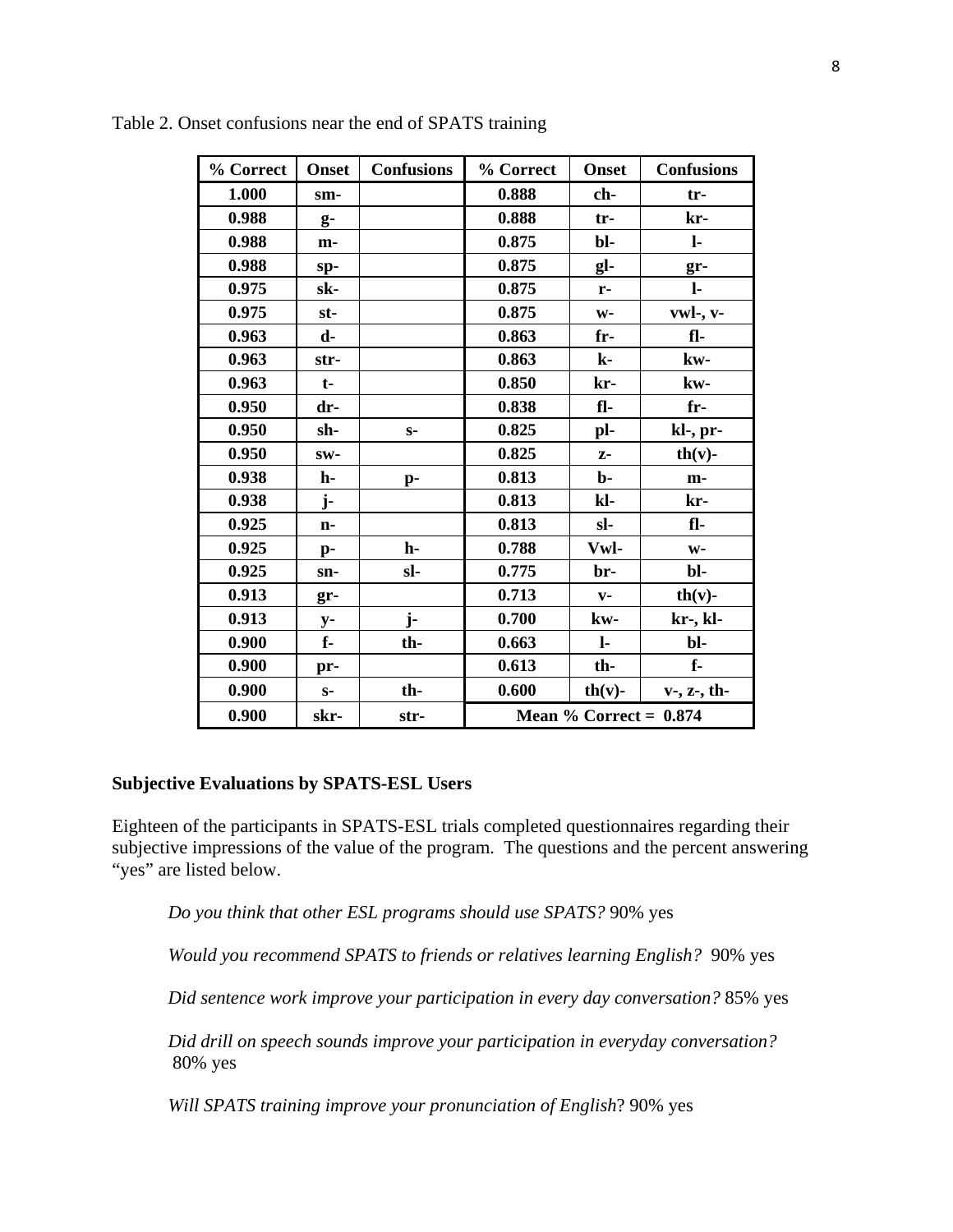## **SUMMARY**

A software training program has been developed that provides systematic, individualized training designed to improve ESL learners' abilities to perceive spoken English. Specifically, this program trains the ability to identify the onsets, nuclei, and codas of English syllables and to identify words in naturally spoken sentences presented in a background of multi-talker babble. Through the use of computer and internet technology SPATS-ESL can be conveniently used as part of IEP programs or ESL classes and can be accessed by the students on any computer in a language laboratory or on his or her own home or work computer.